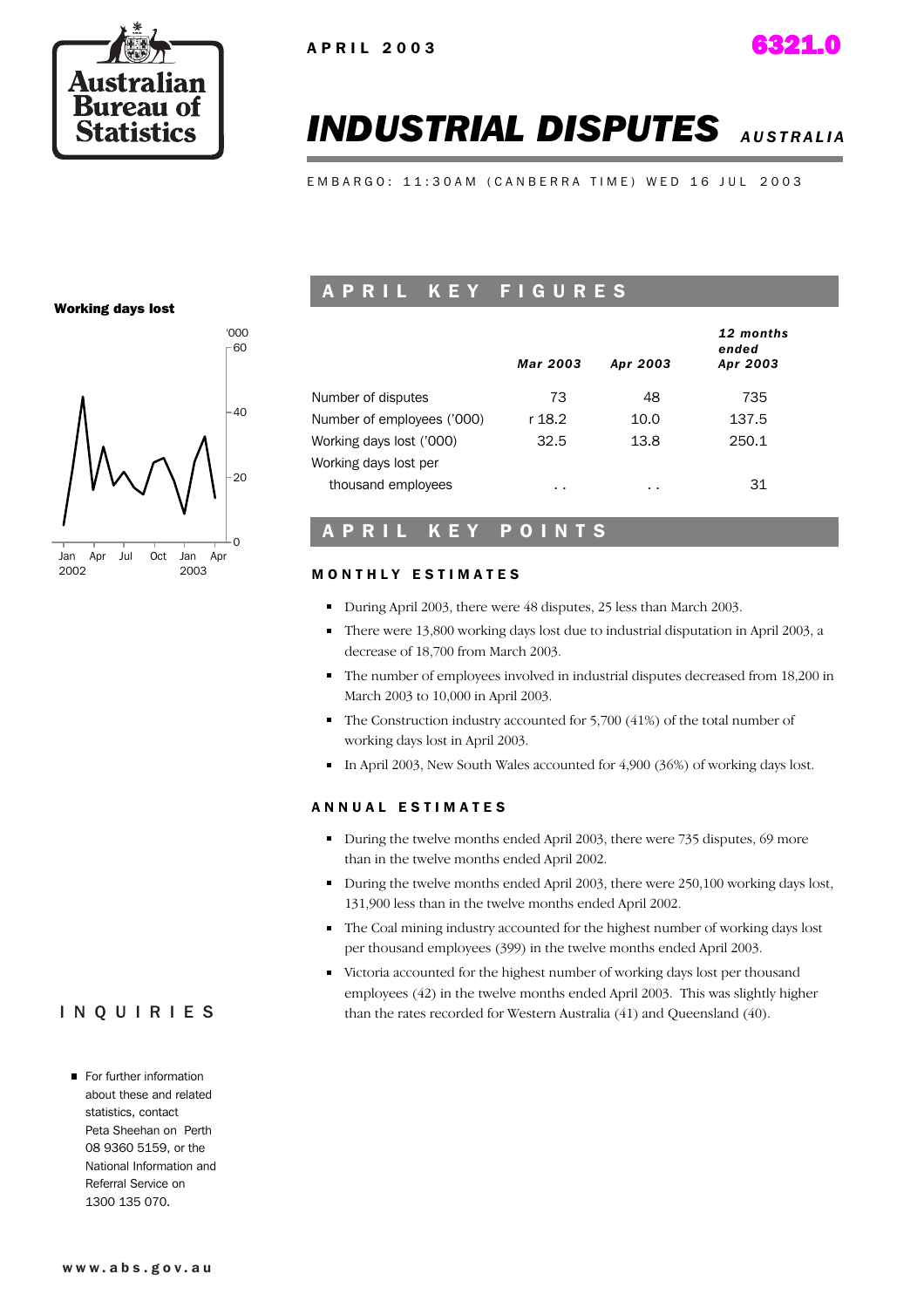## N O T E S

| FORTHCOMING ISSUES          | <b>ISSUE</b>                                                                                                                                          | <b>RELEASE DATE</b> |  |  |  |
|-----------------------------|-------------------------------------------------------------------------------------------------------------------------------------------------------|---------------------|--|--|--|
|                             | May 2003                                                                                                                                              | 14 August 2003      |  |  |  |
|                             | June 2003                                                                                                                                             | 18 September 2003   |  |  |  |
|                             | <b>July 2003</b>                                                                                                                                      | 16 October 2003     |  |  |  |
|                             | August 2003                                                                                                                                           | 13 November 2003    |  |  |  |
|                             | September 2003                                                                                                                                        | 18 December 2003    |  |  |  |
|                             | October 2003                                                                                                                                          | 30 January 2004     |  |  |  |
|                             |                                                                                                                                                       |                     |  |  |  |
| CHANGES IN THIS ISSUE       | Revisions have been made to the monthly series as the result of disputes being<br>identified after the release of the previous publication.           |                     |  |  |  |
|                             |                                                                                                                                                       |                     |  |  |  |
| SYMBOLS AND OTHER<br>USAGES | not available<br>$\ddot{\phantom{0}}$<br>not available for publication but included in totals where applicable, unless<br>n.p.<br>otherwise indicated |                     |  |  |  |
|                             | revised<br>$\mathbf{r}$                                                                                                                               |                     |  |  |  |

Dennis Trewin Australian Statistician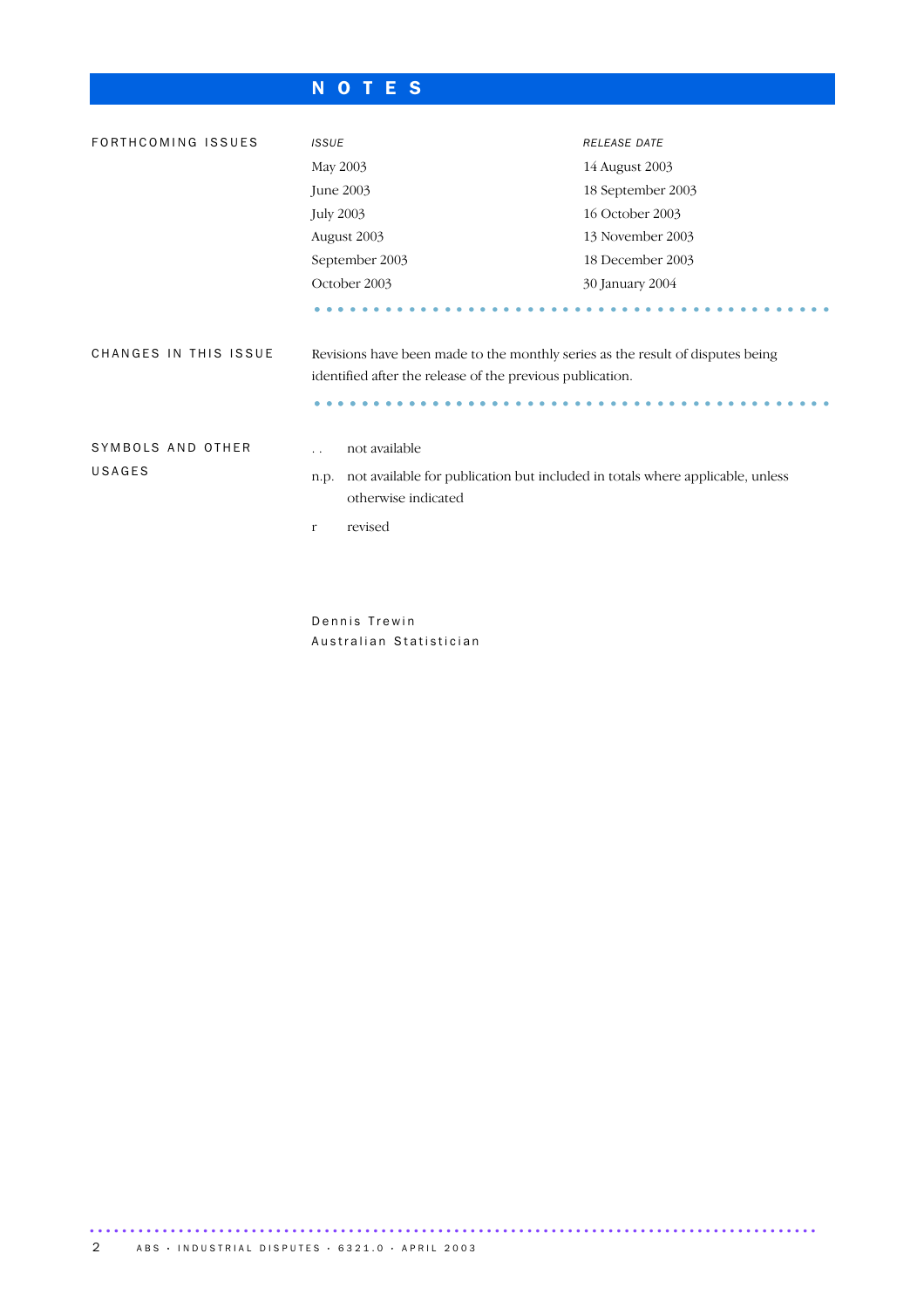

## INDUSTRIAL DISPUTES WHICH OCCURRED DURING THE PERIOD ............................

|            | NUMBER OF<br>DISPUTES  |                     | <b>EMPLOYEES</b><br>INVOLVED |        |                         |
|------------|------------------------|---------------------|------------------------------|--------|-------------------------|
|            | Commenced<br>in period | Total               | Newly<br>involved            | Total  | Working<br>days<br>lost |
| Period     | no.                    | no.                 | '000                         | '000   | '000                    |
|            |                        |                     |                              |        |                         |
| 2000       | 686                    | 698                 | 324.4                        | 325.4  | 469.1                   |
| 2001       | 665                    | 675                 | 223.9                        | 225.7  | 393.1                   |
| 2002       | 755                    | 766                 | 157.6                        | 159.7  | 259.0                   |
| 2002       |                        |                     |                              |        |                         |
| February   | 55                     | 72                  | 13.5                         | 18.3   | 22.7                    |
| March      | 82                     | 102                 | 26.5                         | 34.2   | 44.9                    |
| April      | 63                     | 79                  | 13.3                         | 14.9   | 16.3                    |
| May        | 72                     | 91                  | 17.6                         | 20.1   | 29.5                    |
| June       | 53                     | 78                  | 8.9                          | 11.6   | 17.6                    |
| July       | 79                     | 100                 | 11.2                         | 16.5   | 21.9                    |
| August     | 65                     | 83                  | 12.5                         | 16.9   | 16.9                    |
| September  | 74                     | 83                  | 11.8                         | 13.1   | 14.6                    |
| October    | 73                     | 87                  | 10.2                         | 13.6   | 24.6                    |
| November   | 63                     | 85                  | 12.1                         | 13.9   | 25.9                    |
| December   | 45                     | 53                  | 15.4                         | 17.9   | 19.1                    |
| 2003       |                        |                     |                              |        |                         |
| January    | 32                     | 40                  | 3.8                          | 4.7    | 8.7                     |
| February   | 67                     | 78                  | 11.3                         | 15.8   | 25.0                    |
| March      | 54                     | 73                  | 14.1                         | r 18.2 | 32.5                    |
| April      | 35                     | 48                  | 6.0                          | 10.0   | 13.8                    |
|            |                        | Twelve months ended |                              |        |                         |
| April 2001 | 698                    | 719                 | 235.6                        | 272.0  | 380.9                   |
| April 2002 | 653                    | 666                 | 223.4                        | 229.1  | 382.0                   |
| April 2003 | 712                    | 735                 | 135.0                        | 137.5  | 250.1                   |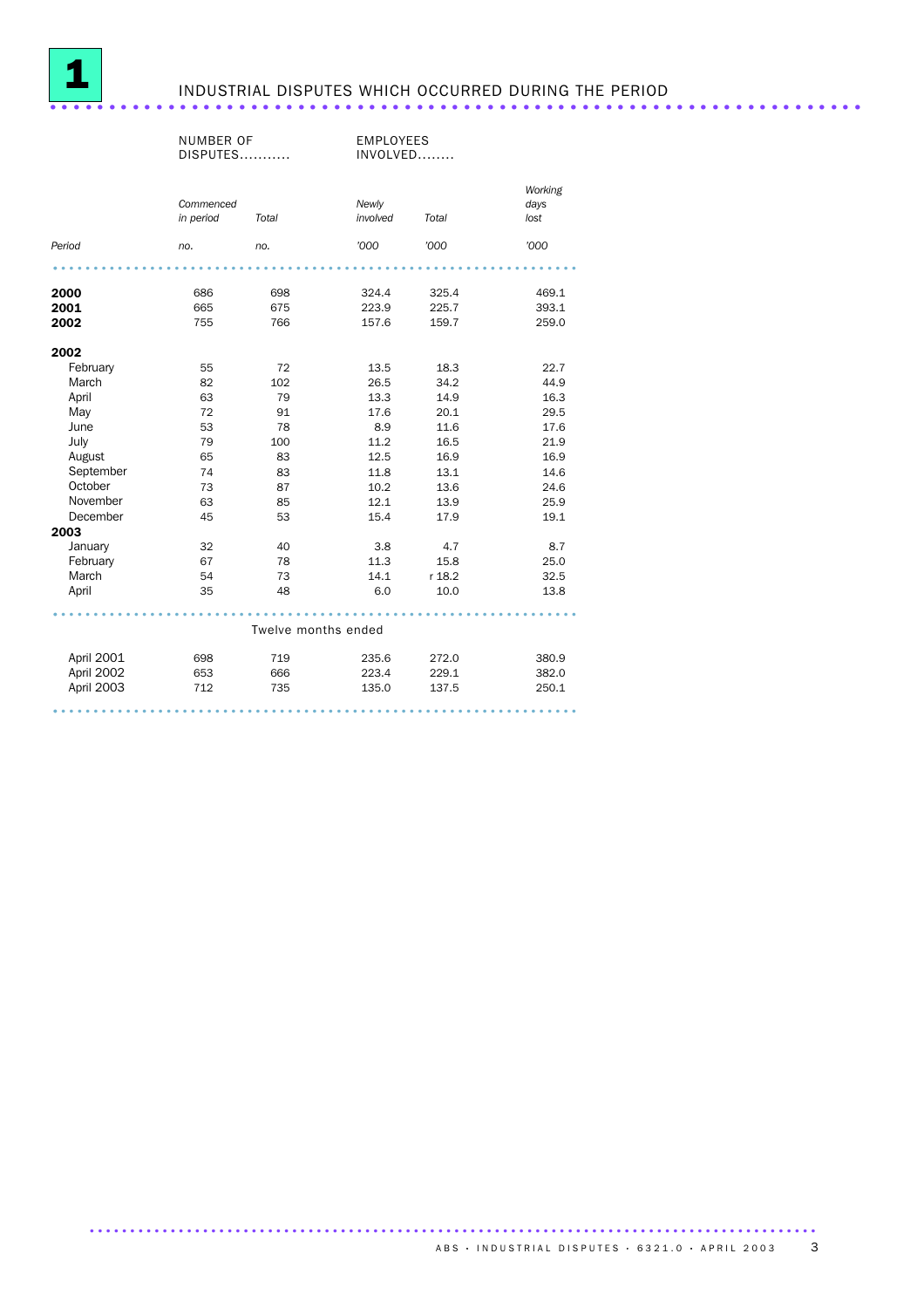

## WORKING DAYS LOST, Industry .....................................................................

### MINING......... MANUFACTURING..

|            | Coal | Other                    | Metal<br>product;<br>Machinery<br>and<br>equipment | Other   | Const-<br>ruction   | Transport<br>and storage;<br>Commun-<br>ication<br>services | Education;<br>Health<br>and<br>community<br>services | Other<br>industries | All<br>industries |  |
|------------|------|--------------------------|----------------------------------------------------|---------|---------------------|-------------------------------------------------------------|------------------------------------------------------|---------------------|-------------------|--|
| Period     | '000 | '000                     | '000                                               | '000    | '000                | '000                                                        | '000                                                 | '000                | '000              |  |
|            |      |                          |                                                    |         |                     |                                                             |                                                      |                     |                   |  |
| 2000       | 37.3 | 3.8                      | 68.2                                               | 78.0    | 108.8               | 26.2                                                        | 110.1                                                | 36.6                | 469.1             |  |
| 2001       | 19.2 | 1.9                      | 100.9                                              | 94.5    | 120.6               | 13.8                                                        | 11.5                                                 | 30.7                | 393.1             |  |
| 2002       | 6.9  | 1.2                      | 34.9                                               | 52.9    | 101.7               | 18.3                                                        | 4.9                                                  | 38.3                | 259.0             |  |
| 2002       |      |                          |                                                    |         |                     |                                                             |                                                      |                     |                   |  |
| February   | 0.4  | 0.2                      | 3.9                                                | 6.2     | 5.9                 | 4.3                                                         | 0.1                                                  | 1.7                 | 22.7              |  |
| March      | 0.4  | $\overline{\phantom{0}}$ | 5.3                                                | 6.0     | 17.5                | 8.9                                                         | 1.8                                                  | 5.0                 | 44.9              |  |
| April      | 0.3  | $\overline{\phantom{0}}$ | 3.9                                                | 0.8     | 8.2                 | 0.2                                                         | 0.2                                                  | 2.7                 | 16.3              |  |
| May        | 0.8  | $\overline{\phantom{m}}$ | 6.5                                                | 10.0    | 10.6                | 0.1                                                         | 0.2                                                  | 1.2                 | 29.5              |  |
| June       | 0.4  | 0.1                      | 3.8                                                | 6.0     | 5.4                 | 0.1                                                         | 1.2                                                  | 0.5                 | 17.6              |  |
| July       | 0.2  | 0.1                      | 1.5                                                | 7.1     | 8.6                 | 0.4                                                         | $1.0\,$                                              | $3.0\,$             | 21.9              |  |
| August     | 0.9  | 0.2                      | 2.1                                                | $2.8\,$ | 5.1                 | 2.7                                                         | $\overline{\phantom{m}}$                             | 3.1                 | 16.9              |  |
| September  | 0.7  | $\qquad \qquad -$        | 1.6                                                | 3.1     | 5.3                 | 0.2                                                         | 0.1                                                  | 3.6                 | 14.6              |  |
| October    | 1.1  | $\qquad \qquad -$        | 1.5                                                | 4.7     | 14.9                | 0.6                                                         | $\overline{\phantom{m}}$                             | 1.7                 | 24.6              |  |
| November   | 0.1  | 0.1                      | 1.4                                                | 4.3     | 13.6                | 0.1                                                         | 0.2                                                  | 5.9                 | 25.9              |  |
| December   | 1.5  |                          | 0.6                                                | 1.4     | 6.2                 | 0.3                                                         | $\overline{\phantom{0}}$                             | 9.2                 | 19.1              |  |
| 2003       |      |                          |                                                    |         |                     |                                                             |                                                      |                     |                   |  |
| January    | 0.6  |                          | 0.8                                                | 0.1     | 5.1                 | 1.2                                                         |                                                      | 0.9                 | 8.7               |  |
| February   | 1.0  | $\overline{\phantom{0}}$ | 1.6                                                | 0.5     | 14.5                | 4.2                                                         | 0.2                                                  | 3.1                 | 25.0              |  |
| March      | 0.3  | 0.4                      | 2.7                                                | 2.1     | 23.2                | 1.2                                                         | 2.1                                                  | 0.6                 | 32.5              |  |
| April      | 0.3  | 0.2                      | 5.1                                                | $1.0$   | 5.7                 | 0.1                                                         | 0.2                                                  | 1.2                 | 13.8              |  |
|            |      |                          |                                                    |         |                     |                                                             |                                                      |                     |                   |  |
|            |      |                          |                                                    |         | Twelve months ended |                                                             |                                                      |                     |                   |  |
| April 2001 | 46.3 | 1.3                      | 66.6                                               | 61.5    | 86.5                | 11.3                                                        | 75.5                                                 | 31.8                | 380.9             |  |
| April 2002 | 3.1  | 2.3                      | 89.6                                               | 98.4    | 117.6               | 23.8                                                        | 13.2                                                 | 33.9                | 382.0             |  |
| April 2003 | 7.9  | 1.0                      | 29.2                                               | 43.2    | 118.3               | 11.2                                                        | 5.3                                                  | 33.9                | 250.1             |  |
|            |      |                          |                                                    |         |                     |                                                             |                                                      |                     |                   |  |

..........................................................................................

— nil or rounded to zero (including null cells)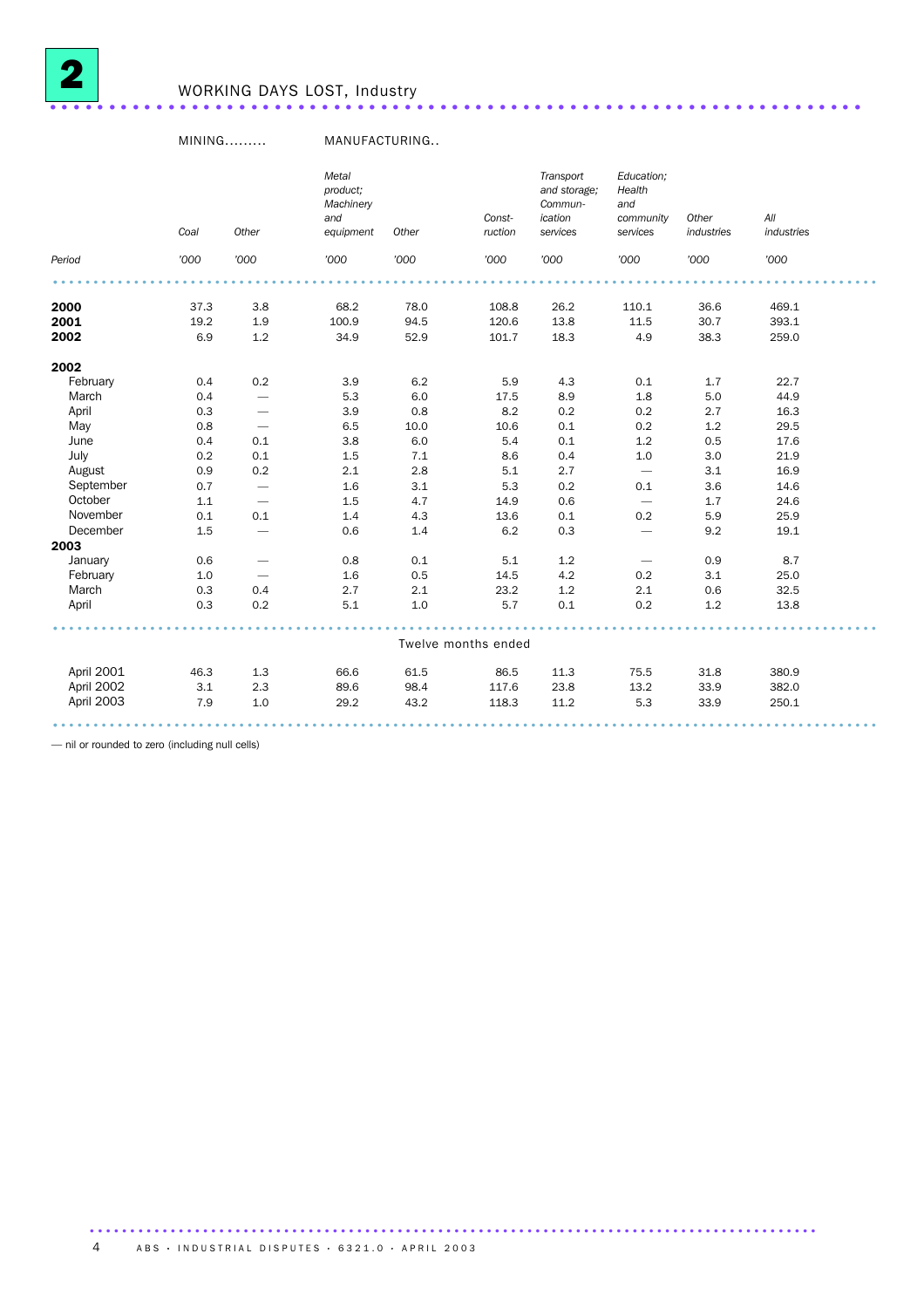

# WORKING DAYS LOST, States and territories .....................................................................

|            | New<br>South<br>Wales | Victoria | <b>Queensland</b> | South<br>Australia  | Western<br>Australia | Tasmania                        | Northern<br>Territory    | Australian<br>Capital<br>Territory | Australia |
|------------|-----------------------|----------|-------------------|---------------------|----------------------|---------------------------------|--------------------------|------------------------------------|-----------|
| Period     | '000                  | '000     | '000              | '000                | '000                 | '000                            | '000                     | '000                               | '000      |
|            |                       |          |                   |                     |                      |                                 |                          |                                    |           |
| 2000       | 166.8                 | 139.8    | 89.9              | 15.7                | 53.6                 | 1.2                             | 0.7                      | 1.4                                | 469.1     |
| 2001       | 165.1                 | 131.1    | 54.6              | 15.5                | 25.0                 | 1.2                             | 0.1                      | 0.4                                | 393.1     |
| 2002       | 73.4                  | 94.6     | 43.1              | 10.5                | 32.2                 | 3.5                             | 0.8                      | 1.0                                | 259.0     |
| 2002       |                       |          |                   |                     |                      |                                 |                          |                                    |           |
| February   | 7.8                   | 7.5      | 4.9               | 0.7                 | 1.6                  | $\hspace{0.1mm}-\hspace{0.1mm}$ | 0.2                      | $\hspace{0.1mm}-\hspace{0.1mm}$    | 22.7      |
| March      | 18.8                  | 16.9     | 3.5               | 0.6                 | 3.0                  | 1.8                             |                          | 0.2                                | 44.9      |
| April      | 4.4                   | 8.2      | 1.3               | 1.7                 | 0.7                  |                                 |                          |                                    | 16.3      |
| May        | 7.4                   | 14.4     | 3.4               | 1.0                 | 3.0                  | 0.1                             | 0.2                      | $\overbrace{\phantom{12333}}$      | 29.5      |
| June       | 1.4                   | 4.8      | 8.3               | 0.4                 | 2.6                  | 0.1                             | $\overline{\phantom{0}}$ | $\overbrace{\phantom{12333}}$      | 17.6      |
| July       | 4.2                   | 7.9      | 6.6               | 1.7                 | 1.4                  | 0.1                             |                          |                                    | 21.9      |
| August     | 4.7                   | 5.2      | 3.4               | 1.3                 | 2.2                  | 0.1                             |                          |                                    | 16.9      |
| September  | 1.4                   | 5.8      | 2.4               | 0.2                 | 4.7                  | $\overline{\phantom{m}}$        |                          |                                    | 14.6      |
| October    | 3.8                   | 11.4     | 1.5               | 1.0                 | 6.3                  |                                 | 0.2                      | 0.3                                | 24.6      |
| November   | 11.5                  | 6.9      | 3.0               | 0.6                 | 3.7                  | 0.1                             | $\overline{\phantom{0}}$ | 0.1                                | 25.9      |
| December   | 6.0                   | 4.2      | 4.7               | 0.5                 | 2.1                  | 1.2                             | 0.1                      | 0.5                                | 19.1      |
| 2003       |                       |          |                   |                     |                      |                                 |                          |                                    |           |
| January    | 2.3                   | 2.0      | 1.4               | 0.8                 | 0.4                  | $\overbrace{\phantom{12333}}$   | 1.7                      | $\overline{\phantom{m}}$           | 8.7       |
| February   | 3.7                   | 9.5      | 9.6               | 0.3                 | 1.9                  | $\overline{\phantom{0}}$        | $\overline{\phantom{0}}$ |                                    | 25.0      |
| March      | 3.3                   | 10.9     | 13.9              | 1.0                 | 2.7                  |                                 | $\overline{\phantom{0}}$ | 0.6                                | 32.5      |
| April      | 4.9                   | 4.4      | 1.4               | 0.6                 | 2.2                  |                                 | 0.2                      | $\overline{\phantom{0}}$           | 13.8      |
|            |                       |          |                   | Twelve months ended |                      |                                 |                          |                                    |           |
|            |                       |          |                   |                     |                      |                                 |                          |                                    |           |
| April 2001 | 147.6                 | 113.8    | 83.5              | 5.3                 | 27.9                 | 0.7                             | 0.7                      | 1.4                                | 380.9     |
| April 2002 | 157.8                 | 133.6    | 43.9              | 18.1                | 24.9                 | 3.0                             | 0.4                      | 0.4                                | 382.0     |
| April 2003 | 54.5                  | 87.5     | 59.7              | 9.3                 | 33.4                 | 1.7                             | 2.5                      | 1.5                                | 250.1     |
|            |                       |          |                   |                     |                      |                                 |                          |                                    |           |

— nil or rounded to zero (including null cells)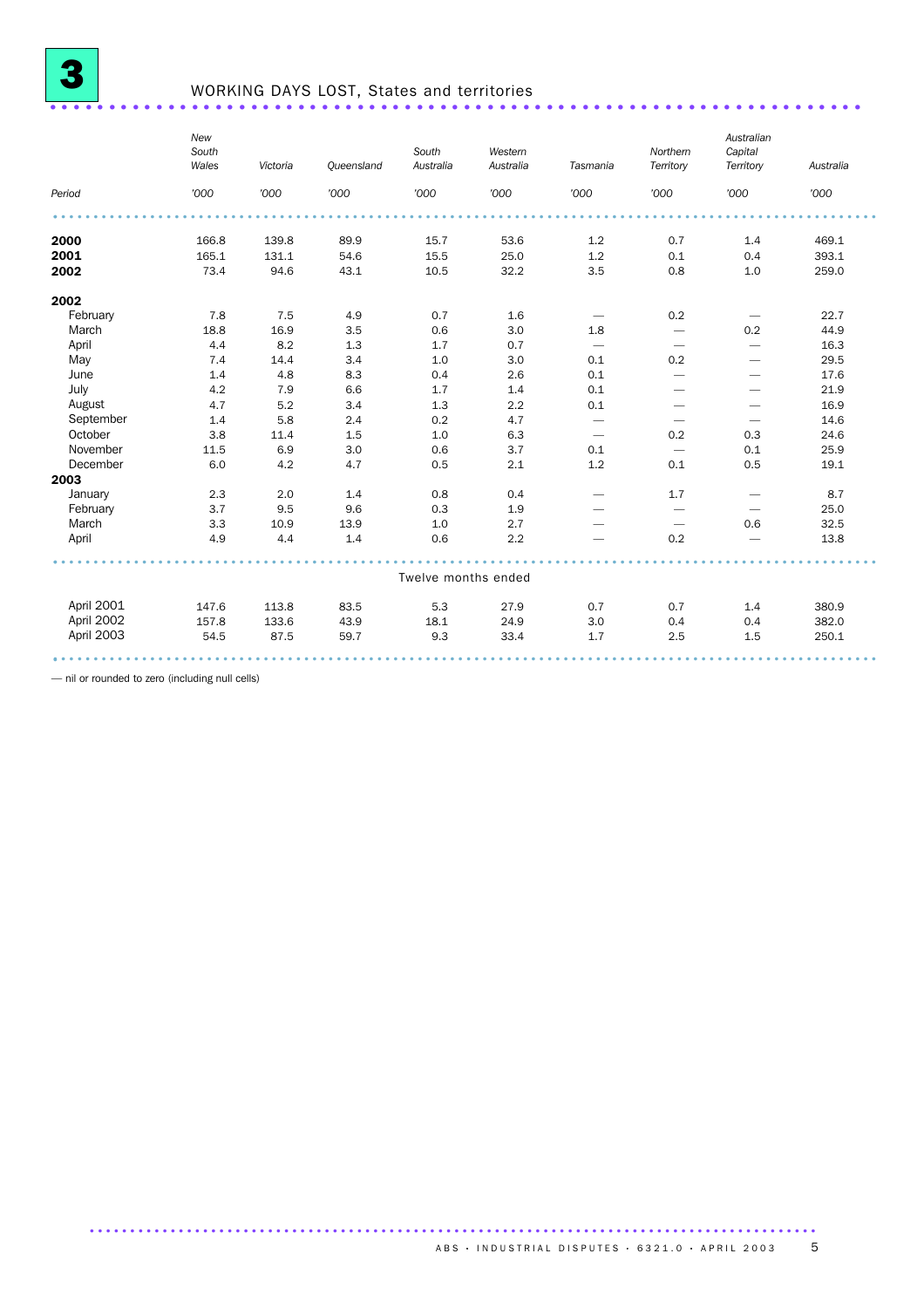

# WORKING DAYS LOST PER THOUSAND EMPLOYEES, Industry—12 months ended .....................................................................

## MINING........... MANUFACTURING...

|               |         |                | Metal<br>product; |       |         | Transport<br>and storage; | Education;  |                |            |
|---------------|---------|----------------|-------------------|-------|---------|---------------------------|-------------|----------------|------------|
|               |         |                | Machinery         |       |         | Commun-                   | Health and  |                |            |
| Twelve months |         |                | and               |       | Const-  | ication                   | community   | Other          | All        |
| ended         | Coal    | Other          | equipment         | Other | ruction | services                  | services    | industries     | industries |
| 2002          |         |                |                   |       |         |                           |             |                |            |
| February      | 866     | 44             | 234               | 152   | 265     | 34                        | 8           | $\overline{7}$ | 49         |
| March         | 388     | 41             | 229               | 155   | 279     | 50                        | 9           | 8              | 50         |
| April         | 153     | 40             | 230               | 156   | 259     | 47                        | 9           | 8              | 48         |
| May           | 158     | 36             | 219               | 158   | 265     | 45                        | $\mathsf 9$ | $\overline{7}$ | 48         |
| June          | 175     | 38             | 188               | 132   | 234     | 45                        | 6           | $\overline{7}$ | 41         |
| July          | 186     | 38             | 165               | 111   | 230     | 45                        | 6           | 6              | 38         |
| August        | 215     | 36             | 125               | 107   | 211     | 50                        | 5           | 6              | 35         |
| September     | 239     | 36             | 119               | 108   | 211     | 36                        | 5           | $\overline{7}$ | 34         |
| October       | 290     | 34             | 105               | 105   | 202     | 37                        | 3           | $\overline{7}$ | 33         |
| November      | 282     | 35             | 94                | 84    | 209     | 36                        | 3           | $\overline{7}$ | 31         |
| December      | 357     | 20             | 88                | 83    | 220     | 37                        | 3           | 9              | 32         |
| 2003          |         |                |                   |       |         |                           |             |                |            |
| January       | 382     | 10             | 83                | 82    | 227     | 39                        | 3           | 9              | 33         |
| February      | 412     | $\overline{7}$ | 77                | 73    | 245     | 38                        | 3           | 9              | 33         |
| March         | 409     | 13             | 70                | 67    | 257     | 23                        | 4           | 8              | 31         |
| April         | 399     | 16             | 73                | 67    | 252     | 23                        | 4           | 8              | 31         |
| April 1999    | 2 2 4 8 | 34             | 85                | 102   | 518     | 97                        | 70          | 9              | 73         |
| April 2000    | 1 3 6 4 | 67             | 323               | 132   | 382     | 76                        | 161         | $\overline{7}$ | 93         |
| April 2001    | 2 5 5 3 | 22             | 165               | 94    | 194     | 22                        | 53          | $\overline{7}$ | 49         |
|               |         |                |                   |       |         |                           |             |                |            |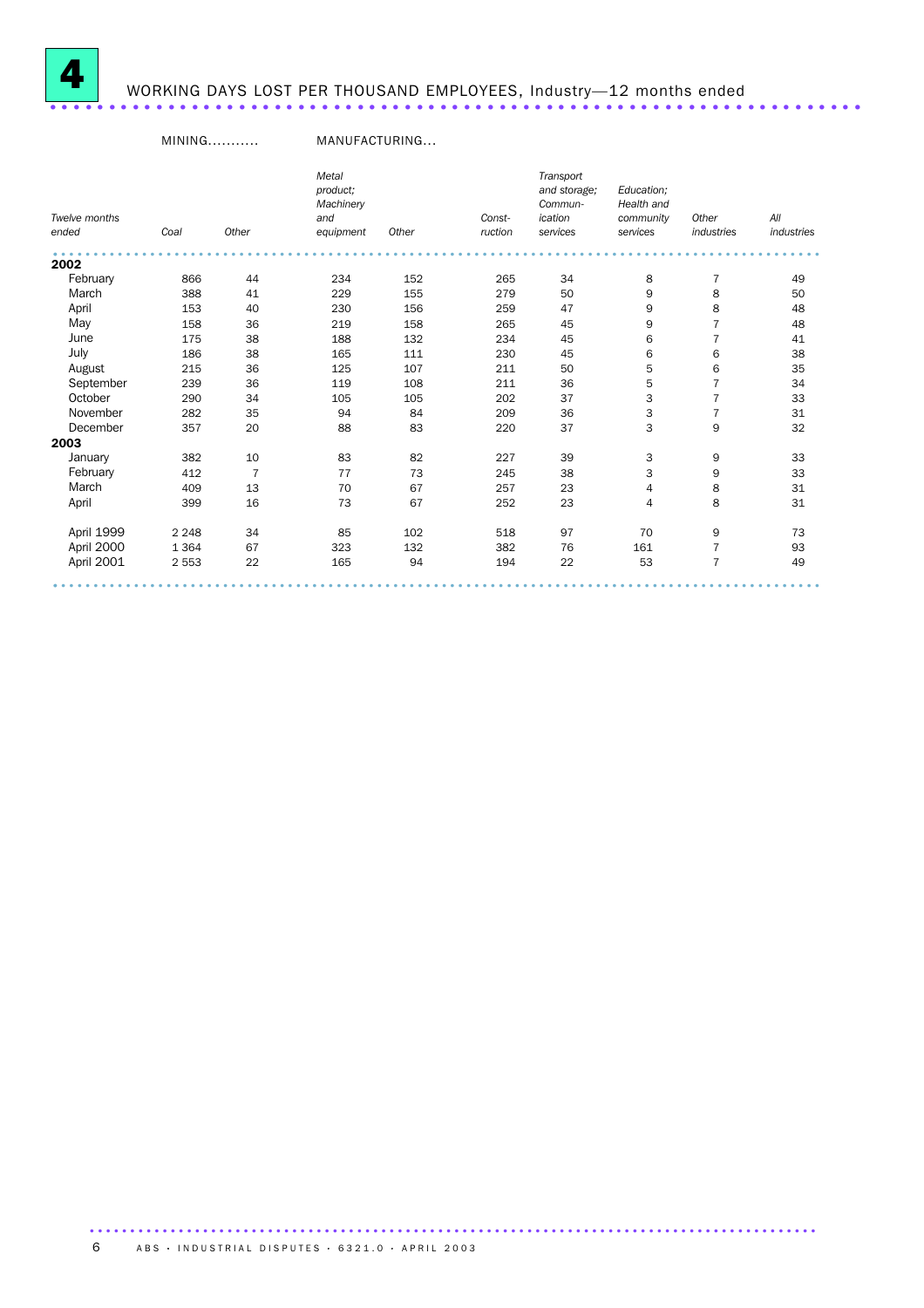

## WORKING DAYS LOST PER THOUSAND EMPLOYEES, States and territories—12 months ended .............................

|               | New   |          |            |           |           |                |           | Australian              |           |
|---------------|-------|----------|------------|-----------|-----------|----------------|-----------|-------------------------|-----------|
| Twelve months | South |          |            | South     | Western   |                | Northern  | Capital                 |           |
| ended         | Wales | Victoria | Queensland | Australia | Australia | Tasmania       | Territory | Territory               | Australia |
| 2002          |       |          |            |           |           |                |           |                         |           |
| February      | 60    | 62       | 40         | 29        | 31        | $\overline{7}$ | 4         | 3                       | 49        |
| March         | 65    | 64       | 34         | 29        | 33        | 18             | 4         | $\overline{2}$          | 50        |
| April         | 59    | 66       | 30         | 31        | 31        | 17             | 4         | 2                       | 48        |
| May           | 56    | 66       | 31         | 32        | 34        | 18             | 6         | $\overline{2}$          | 48        |
| June          | 40    | 63       | 31         | 33        | 35        | 18             | 6         | $\overline{2}$          | 41        |
| July          | 35    | 59       | 29         | 31        | 32        | 18             | 6         | $\overline{\mathbf{c}}$ | 38        |
| August        | 32    | 55       | 29         | 19        | 31        | 18             | 6         | $\overline{2}$          | 35        |
| September     | 28    | 56       | 28         | 18        | 36        | 18             | 6         | 2                       | 34        |
| October       | 26    | 50       | 28         | 18        | 41        | 18             | 8         | 3                       | 33        |
| November      | 26    | 46       | 27         | 17        | 39        | 19             | 8         | $\overline{4}$          | 31        |
| December      | 27    | 46       | 30         | 18        | 40        | 20             | 8         | $\overline{7}$          | 32        |
| 2003          |       |          |            |           |           |                |           |                         |           |
| January       | 27    | 46       | 30         | 18        | 39        | 20             | 27        | $\overline{7}$          | 33        |
| February      | 26    | 47       | 33         | 17        | 40        | 20             | 25        | $\overline{7}$          | 33        |
| March         | 20    | 44       | 40         | 18        | 39        | 10             | 25        | 9                       | 31        |
| April         | 20    | 42       | 40         | 16        | 41        | 10             | 28        | 9                       | 31        |
| April 1999    | 81    | 95       | 53         | 33        | 78        | 16             | 8         | 34                      | 73        |
| April 2000    | 126   | 122      | 39         | 43        | 86        | 5              | 4         | 29                      | 93        |
| April 2001    | 56    | 57       | 59         | 9         | 36        | 4              | 8         | 9                       | 49        |
|               |       |          |            |           |           |                |           |                         |           |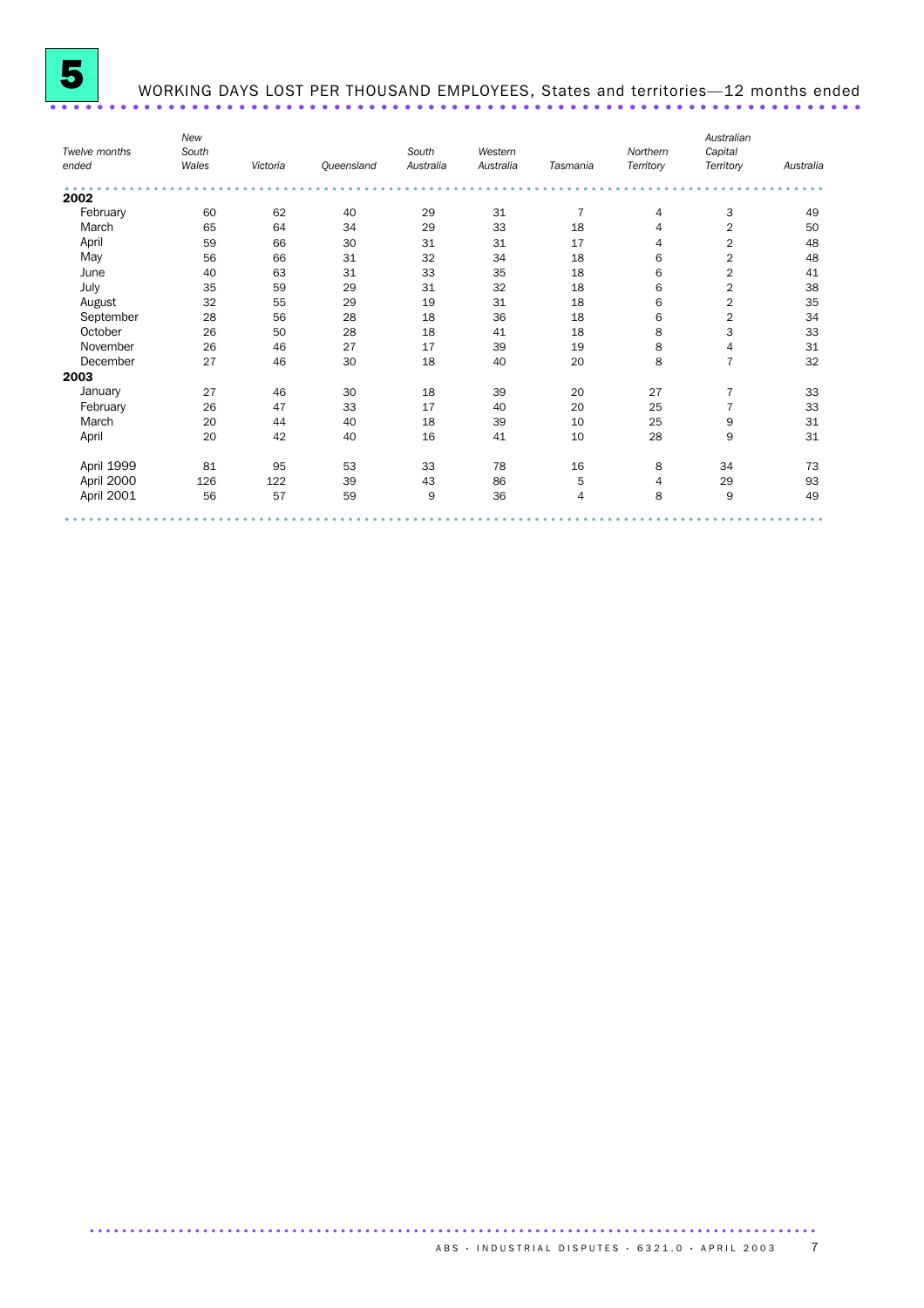

# INDUSTRIAL DISPUTES WHICH ENDED DURING THE 12 MONTHS TO APRIL 2003

|                                             | Number of<br>disputes   | Employees<br>involved | Working<br>days lost |
|---------------------------------------------|-------------------------|-----------------------|----------------------|
|                                             | no.                     | '000                  | '000                 |
|                                             |                         |                       |                      |
|                                             | <b>CAUSE OF DISPUTE</b> |                       |                      |
| Wages                                       | 51                      | 4.4                   | 5.2                  |
| Leave, pensions, compensation               | 10                      | 1.0                   | 1.7                  |
| Managerial policy                           | 403                     | 72.0                  | 130.9                |
| Physical working conditions                 | 184                     | 25.9                  | 35.3                 |
| Trade unionism                              | 43                      | 5.3                   | 15.1                 |
| Hours of work                               | 14                      | 1.4                   | 1.0                  |
| Other                                       | 17                      | 14.9                  | 11.8                 |
| Total                                       | 722                     | 124.9                 | 201.1                |
|                                             |                         |                       |                      |
|                                             | DURATION OF DISPUTE     |                       |                      |
| Up to and including 1 day                   | 397                     | 78.5                  | 49.2                 |
| Over 1 and up to and including 2 days       | 176                     | 29.3                  | 43.0                 |
| Over 2 and less than 5 days                 | 83                      | 9.8                   | 29.8                 |
| 5 and less than 10 days                     | 36                      | 4.4                   | 27.1                 |
| 10 and less than 20 days                    | 24                      | 2.5                   | 37.5                 |
| 20 days and over                            | 6                       | 0.4                   | 14.4                 |
| Total                                       | 722                     | 124.9                 | 201.1                |
|                                             |                         |                       |                      |
|                                             | METHOD OF SETTLEMENT    |                       |                      |
| Negotiation                                 | 177                     | 22.2                  | 56.3                 |
| State legislation                           | 86                      | 16.5                  | 20.8                 |
| Federal and joint Federal-State legislation | 83                      | 11.7                  | 27.7                 |
| Resumption without negotiation              | 354                     | 72.4                  | 81.2                 |
| Other methods                               | 22                      | 2.2                   | 15.1                 |
| Total                                       | 722                     | 124.9                 | 201.1                |
|                                             |                         |                       |                      |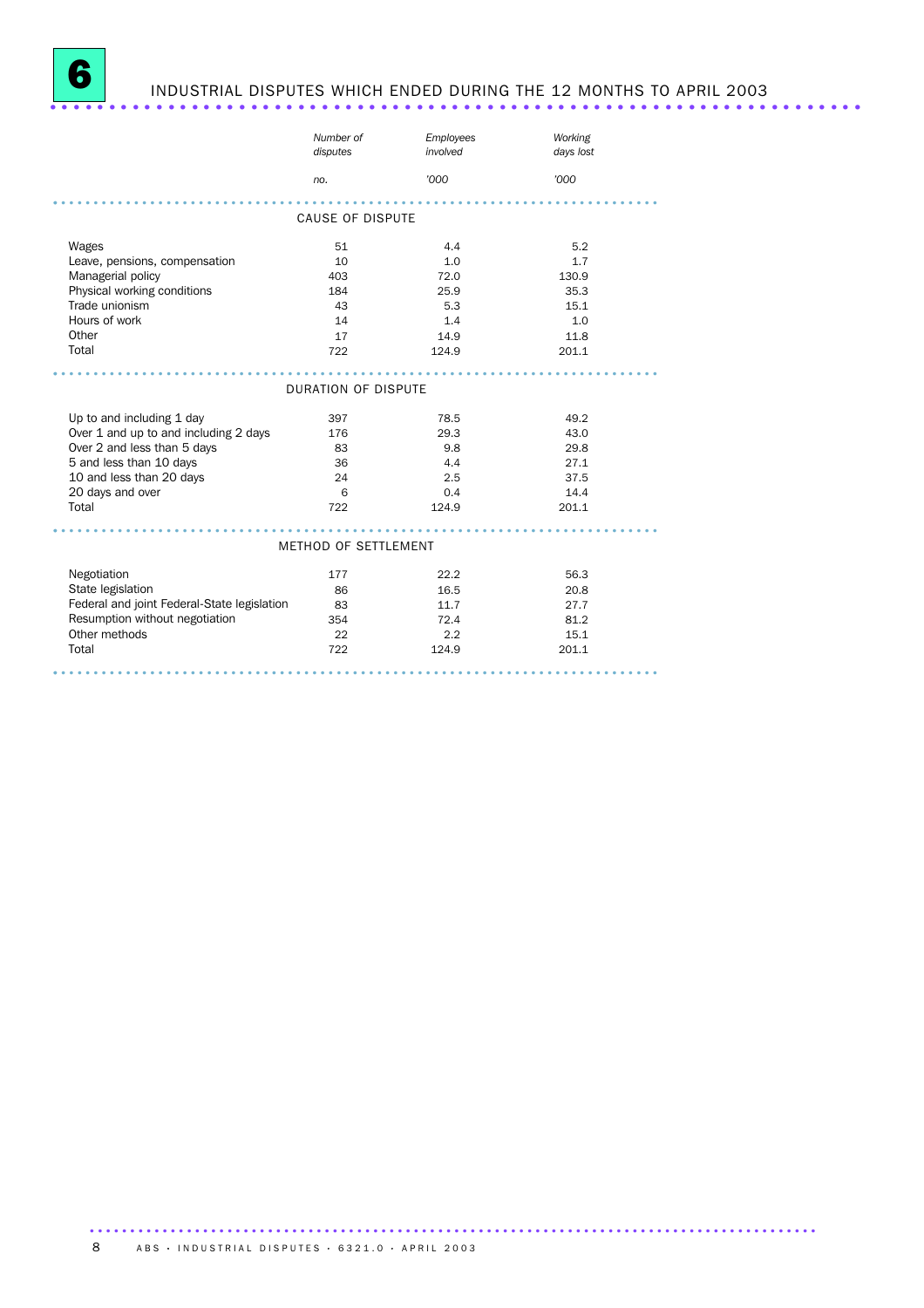## EXPLANATORY NOTES

........................................................... .....

| <b>INTRODUCTION</b>                     | 1 The statistics in this publication relate to disputes which involved stoppages of<br>work of ten working days or more at the establishments where the stoppages<br>occurred. Ten working days is equivalent to the amount of ordinary time worked<br>by ten people in one day. For example, 3,000 workers on strike for 2 hours would<br>be counted as 750 working days lost (assuming they usually work an 8 hour day).                                                                                                                 |
|-----------------------------------------|--------------------------------------------------------------------------------------------------------------------------------------------------------------------------------------------------------------------------------------------------------------------------------------------------------------------------------------------------------------------------------------------------------------------------------------------------------------------------------------------------------------------------------------------|
|                                         | 2 The statistics of working days lost relate to the losses due to industrial disputes<br>only (see the definition of 'Disputes' in the Glossary). Effects of disputes on other<br>establishments, such as stand-downs because of lack of materials, disruption of<br>transport services and power cuts, are not included.                                                                                                                                                                                                                  |
| CONCEPTS, SOURCES AND<br><b>METHODS</b> | 3 These statistics on industrial disputes are based on all disputes identified which<br>occurred during the period. Disputes are identified through a range of sources,<br>including newspaper and Internet reports, listings obtained from industrial<br>relations commissions, contact with government, businesses, employer<br>organisations and trade unions. Although every attempt is made to identify all<br>disputes that occurred in a period, some small disputes may not have been<br>identified through the sources available. |
|                                         | 4 Once a dispute is identified, additional information is obtained, usually from<br>employers, on the nature and extent of the dispute. Particulars of some stoppages,<br>e.g. working days lost in a particular strike, may have been imputed. Due to the<br>limitations of identifying disputes and imputation procedures, the statistics in this<br>publication should not be regarded as an exact measure of the extent of industrial<br>disputation.                                                                                  |
|                                         | 5 Measures of industrial disputes are based on concepts and definitions outlined<br>in international guidelines adopted by the 1993 International Conference of Labour<br>Statisticians. Descriptions of the underlying concepts of Australia's industrial<br>disputes statistics, and the sources and methods used in compiling these estimates,<br>are presented in Labour Statistics: Concepts, Sources and Methods (cat. no.<br>6102.0), which is also available on the ABS web site.                                                  |
| <b>TYPE OF DISPUTE</b>                  | 6 The following types of industrial disputes are included:<br>unauthorised stopwork meetings;<br>unofficial strikes;<br>" sympathetic strikes (e.g. strikes in support of a group of workers already<br>on strike);<br>political or protest strikes;<br>٠<br>general strikes;<br>ш<br>• work stoppages initiated by employers (e.g. lockouts); and<br>• rotating or revolving strikes (i.e. strikes which occur when workers at<br>different locations take turns to stop work).                                                           |
|                                         | Excluded from these statistics are work-to-rules, go-slows, bans (e.g. overtime<br>bans) and sit-ins. In addition, industrial disputes in which all employees resign are<br>deemed to have been resolved. Statistics on those disputes will cease to be<br>collected from the date of the employees' resignations.                                                                                                                                                                                                                         |
| CHANGE IN METHODOLOGY                   | 7 The basis for the calculation of working days lost per thousand employees was<br>changed in the January 1995 edition of this publication to use estimates of<br>employees taken from the ABS Labour Force Survey only. Estimates have been<br>recalculated on this basis for each 12 month period back to December 1990 and<br>are available on request. For the January 1987 to December 1994 editions of this<br>publication, estimates of employees were taken predominantly from the ABS<br>Survey of Employment and Earnings.       |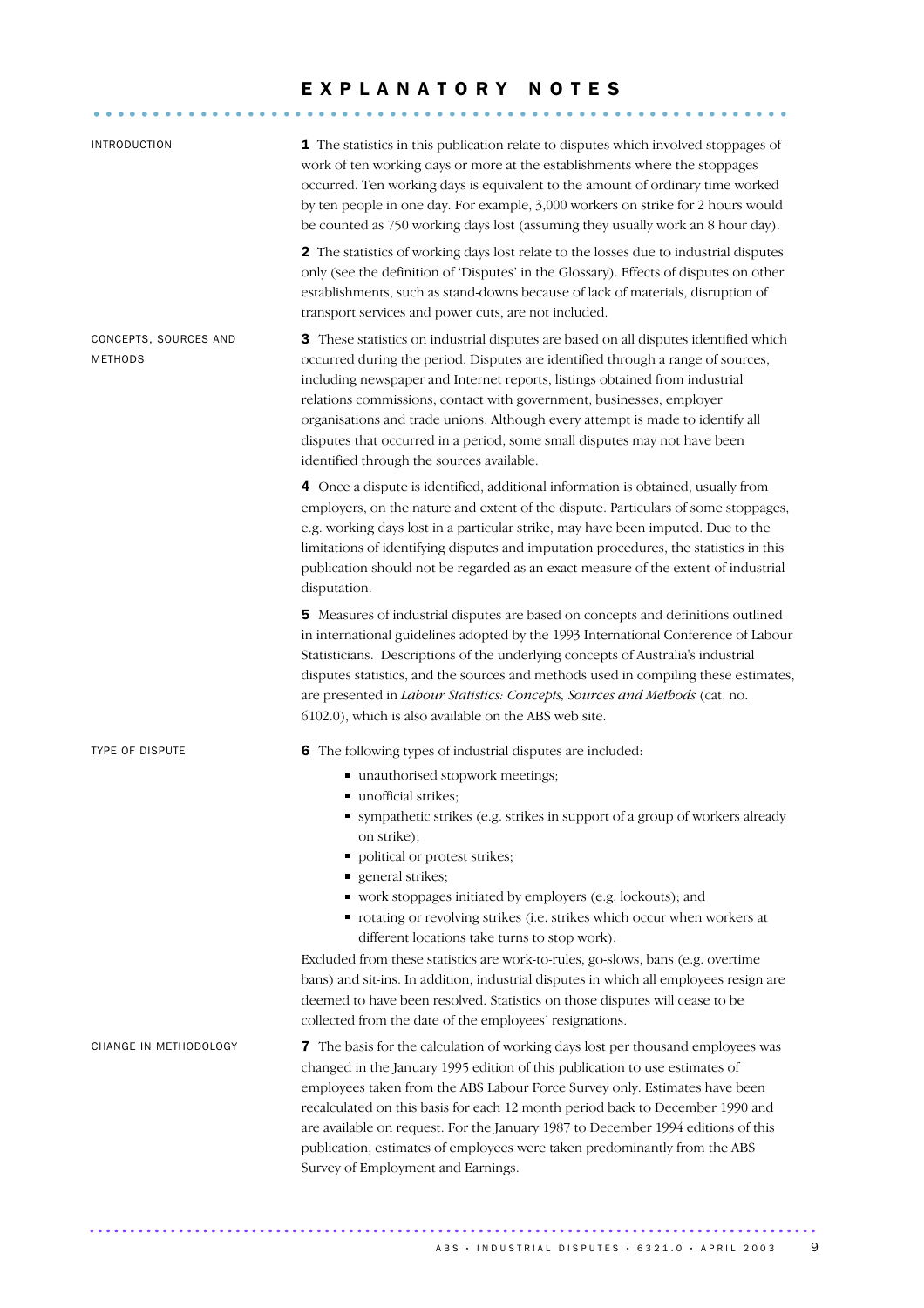## EXPLANATORY NOTES

........................................................... .....

|                               | CHANGE IN METHODOLOGY continued 8 The basis for the calculation of the number of disputes was changed in the<br>November 1992 publication and the series revised back to September 1991. Before<br>September 1991, disputes affecting more than one industry and/or State were<br>counted as a separate dispute in each industry and State and in the Australian total.<br>From September 1991 onwards, a dispute affecting more than one industry and/or<br>State is counted once in each industry and/or State, but only once at the broader<br>industry and Australia level. The reason for the change was to align the method of<br>counting the number of industrial disputes with the International Labour<br>Organisation guidelines. This change does not affect the estimates of employees<br>involved or working days lost. |
|-------------------------------|---------------------------------------------------------------------------------------------------------------------------------------------------------------------------------------------------------------------------------------------------------------------------------------------------------------------------------------------------------------------------------------------------------------------------------------------------------------------------------------------------------------------------------------------------------------------------------------------------------------------------------------------------------------------------------------------------------------------------------------------------------------------------------------------------------------------------------------|
| INDUSTRY CLASSIFICATION       | 9 Industry information on a monthly basis from January 1994 and on an annual<br>basis from December 1994 is classified according to the Australian and New<br>Zealand Standard Industrial Classification (ANZSIC)-for more details refer to<br>Australian and New Zealand Standard Industrial Classification, 1993<br>(cat. no. 1292.0) available from the ABS web site <http: www.abs.gov.au="">. It<br/>replaces the Australian Standard Industrial Classification (ASIC) which had been in<br/>use for many years. Data for periods prior to January 1994 for monthly data and<br/>December 1994 for annual data have been classified only according to ASIC.</http:>                                                                                                                                                              |
| RELIABILITY OF ESTIMATES      | 10 Inaccuracies may occur because of imperfections in information provided by<br>respondents or in processing by the ABS. Although considerable care is taken in<br>questionnaire design, in the instructions given to respondents, and in editing the<br>returns, these inaccuracies may occur in any enumeration, regardless of the<br>collection method.                                                                                                                                                                                                                                                                                                                                                                                                                                                                           |
| RELATED PUBLICATIONS          | 11 Users may also wish to refer to the following publications which are available<br>from ABS Bookshops:                                                                                                                                                                                                                                                                                                                                                                                                                                                                                                                                                                                                                                                                                                                              |
|                               | Employee Earnings, Benefits and Trade Union Membership,<br>cat. no. 6310.0-issued annually                                                                                                                                                                                                                                                                                                                                                                                                                                                                                                                                                                                                                                                                                                                                            |
|                               | Employee Earnings and Hours, Australia, cat. no. 6306.0-issued biennially                                                                                                                                                                                                                                                                                                                                                                                                                                                                                                                                                                                                                                                                                                                                                             |
|                               | Employment Arrangements and Superannuation, Australia, cat. no. 6361.0                                                                                                                                                                                                                                                                                                                                                                                                                                                                                                                                                                                                                                                                                                                                                                |
|                               | Labour Force, Australia, cat. no. 6202.0-issued monthly                                                                                                                                                                                                                                                                                                                                                                                                                                                                                                                                                                                                                                                                                                                                                                               |
|                               | Australian Labour Market Statistics, cat. no. 6105.0-issued quarterly                                                                                                                                                                                                                                                                                                                                                                                                                                                                                                                                                                                                                                                                                                                                                                 |
|                               | Labour Statistics: Concepts, Sources and Methods, 2001, cat. no. 6102.0-available<br>from the ABS web site <http: www.abs.gov.au="">.</http:>                                                                                                                                                                                                                                                                                                                                                                                                                                                                                                                                                                                                                                                                                         |
|                               | 12 Current publications and other products released by the ABS are listed in the<br>Catalogue of Publications and Products (cat. no. 1101.0). The Catalogue is<br>available from any ABS office or the ABS web site <http: www.abs.gov.au="">. The<br/>ABS also issues a daily Release Advice on the web site which details products to be<br/>released in the week ahead.</http:>                                                                                                                                                                                                                                                                                                                                                                                                                                                    |
| ABS DATA AVAILABLE ON REQUEST | 13 As well as the statistics included in this and related publications, the ABS may<br>have other relevant data available on request. Inquiries should be made to the<br>National Information and Referral Service on 1300 135 070.                                                                                                                                                                                                                                                                                                                                                                                                                                                                                                                                                                                                   |
| ROUNDING                      | 14 Where estimates have been rounded, discrepancies may occur between sums<br>of the component items and totals.                                                                                                                                                                                                                                                                                                                                                                                                                                                                                                                                                                                                                                                                                                                      |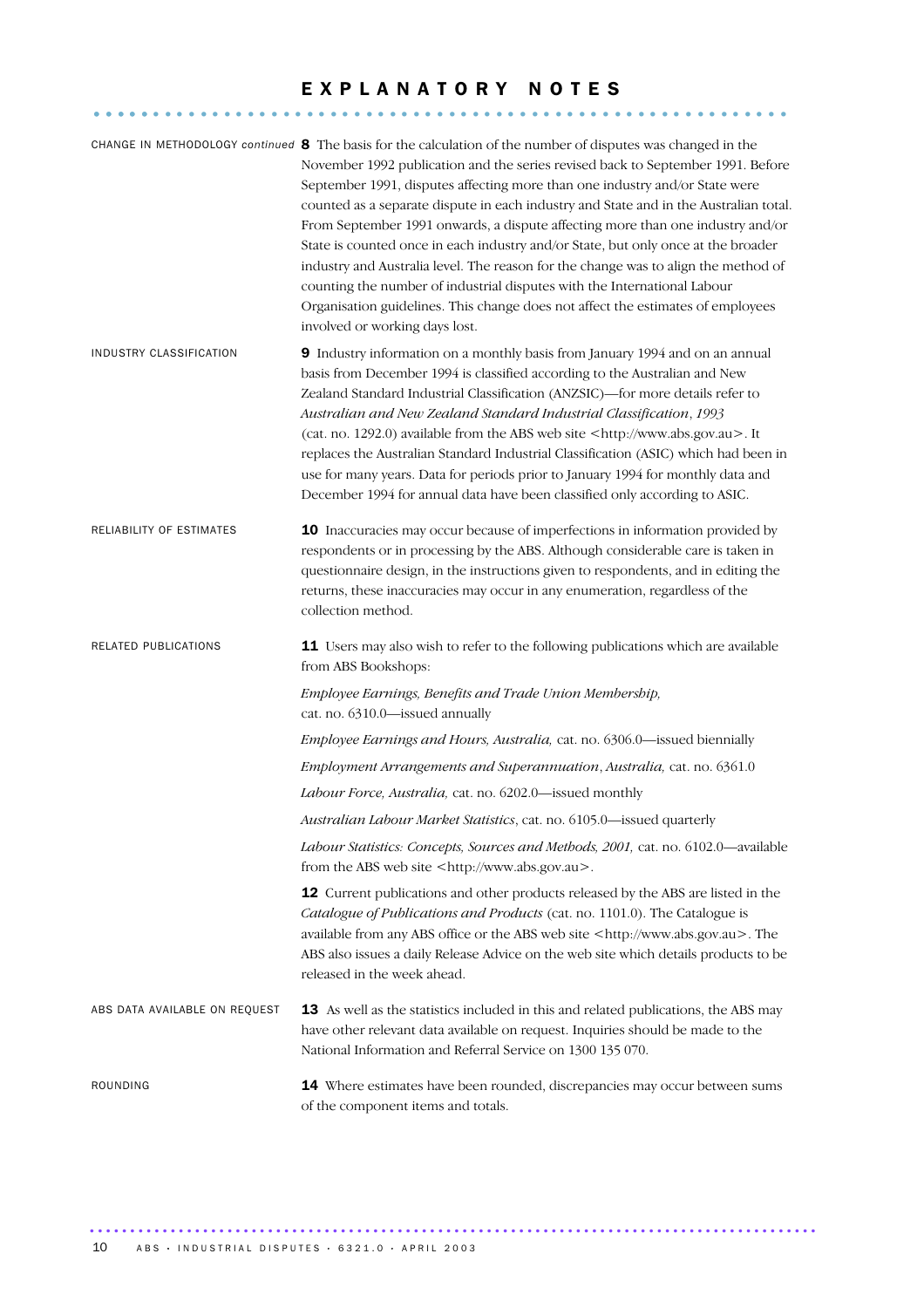## G L O S S A R Y ........................................................... ......

Cause of dispute The statistics for cause of industrial disputes relate to the reported main cause of stoppage of work and not necessarily all causes that may have been responsible for the stoppage of work. For these reasons, the statistics do not reflect the relative importance of all causes of disputes as perceived by both employers and employees. The causes are classified from information supplied by employers and according to standards determined by the International Labour Organisation. The classification of causes is as follows:

> *Wages.* Claims involving general principles relating to wages e.g. increase (decrease) in wages; variation in method of payment, or combined claims relating to wages, hours or conditions of work in which the claim about wages is deemed to be the most important. Combined claims in which the other claims are deemed to be the most important are included under the relevant cause. Disputes over award restructuring are included under managerial policy.

*Leave, pensions, compensation*. Claims involving general principles relating to holidays and leave provisions; pension and retirement provisions; workers' compensation provisions; insertion of penal clause provisions in awards.

*Managerial policy*. Disputes concerning the exercise of managerial control by employers, e.g. terms and conditions of employment (other than disputes specifically about wages and hours); new awards and agreements; award restructuring; enterprise bargaining (including disputes over wages, leave, hours of work etc. where they are part of enterprise bargaining); work practices; principles of promotion or deployment of staff, including roster complaints and retrenchments; disciplinary matters including alleged victimisation of union officials; employment of particular persons; disagreement with managerial decisions.

*Physical working conditions*. Disputes concerning physical working conditions and safety issues, e.g. protective clothing and equipment; first aid services; uncomfortable working conditions; lack of, or the poor condition of, amenities; claims for assistance; shortage or poor distribution of equipment or material; condition of equipment; new production methods and equipment; arduous physical tasks.

*Trade unionism*. Disputes concerning employment of non-unionists, inter-union and intra-union disputes; sympathy stoppages in support of employees in another industry; recognition of union activities.

*Hours of work*. Claims involving general principles relating to hours of work, e.g. decrease (increase) in hours, distribution of hours.

*Other*. Disputes concerning protests directed against persons or situations other than those relating to the employer/employee relationship, e.g. political matters; fining and gaoling of persons; lack of work; lack of adequate transport; non-award public holidays; accidents and attendance at funerals. Stoppages for which no reason is given are also included in this category.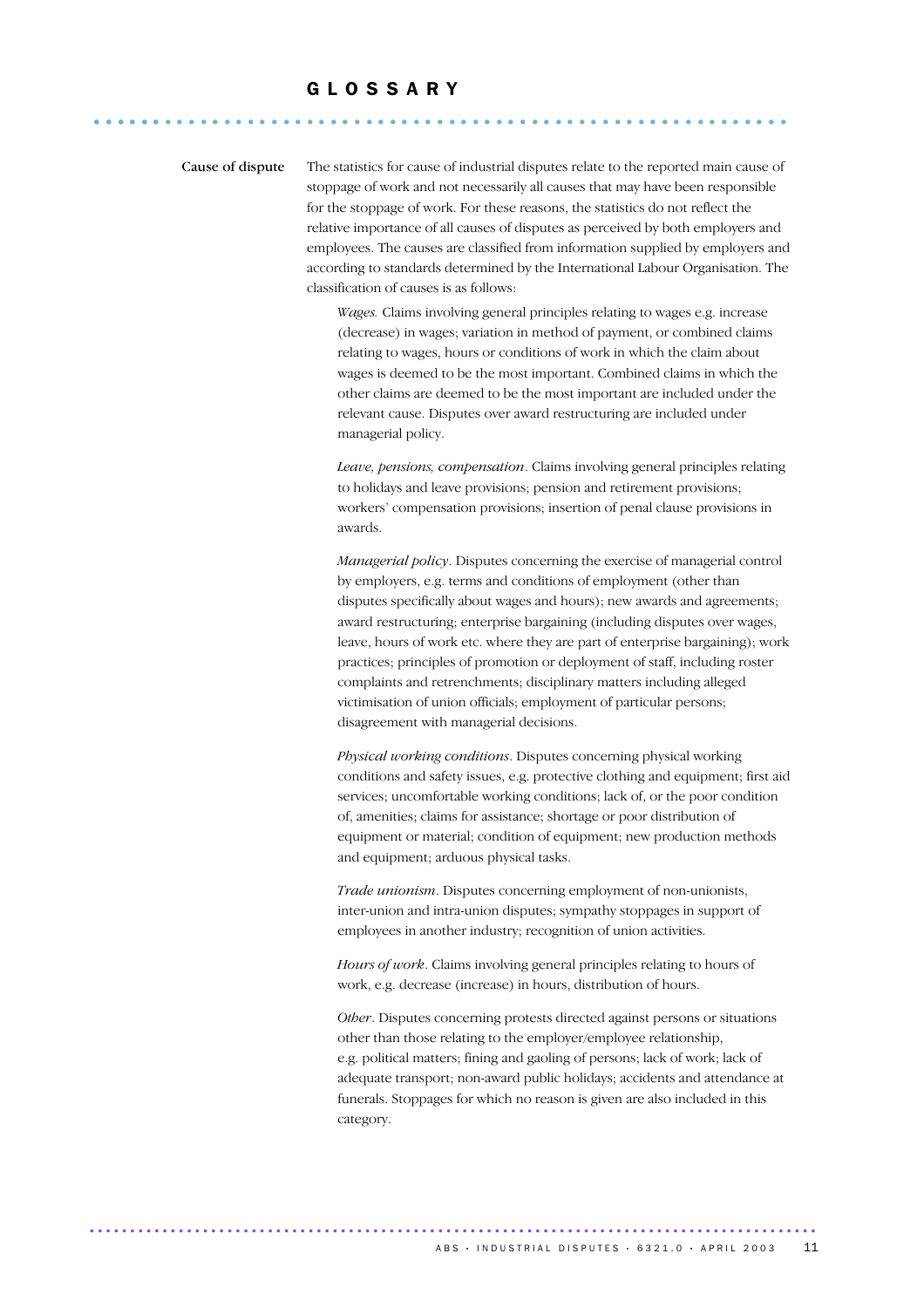## G L O S S A R Y

........................................................... ......

| Disputes                    | For these statistics, an <i>industrial dispute</i> is defined as a withdrawal from work by<br>a group of employees, or a refusal by an employer or a number of employers to<br>permit some or all of their employees to work, each withdrawal or refusal being<br>made in order to enforce a demand, to resist a demand, or to express a grievance.                                             |
|-----------------------------|-------------------------------------------------------------------------------------------------------------------------------------------------------------------------------------------------------------------------------------------------------------------------------------------------------------------------------------------------------------------------------------------------|
|                             | A dispute affecting several establishments is counted as a single dispute if it is<br>organised or directed by one person or organisation; otherwise it is counted as a<br>separate dispute at each establishment (in each State or Territory) and in each<br>industry in which it occurred.                                                                                                    |
|                             | A dispute affecting more than one industry and/or State is counted once in each<br>industry and/or State but only once at the broader industry and Australia level.<br>Before September 1991 disputes covering more than one industry and/or State<br>were counted differently (refer to paragraph 8 of the Explanatory Notes for<br>details).                                                  |
|                             | When there is a return to work between stoppages over the same issue, and the<br>return to work is for less than two complete months, the stoppages are counted<br>as a single dispute. When the return to work is for two or more months, the<br>dispute is considered to have ended at the time of the return to work. Should a<br>subsequent stoppage occur, it is counted as a new dispute. |
| Disputes which ended during | Disputes which ended during the year encompasses those disputes which:                                                                                                                                                                                                                                                                                                                          |
| the year                    | started in a previous year and ended in the reference year; or<br>began and ended in the reference year.<br>٠                                                                                                                                                                                                                                                                                   |
| Disputes which occurred     | Disputes which occurred during the period encompasses those disputes which:                                                                                                                                                                                                                                                                                                                     |
| during the period           | started in a previous month or year and ended in the reference period; or<br>٠                                                                                                                                                                                                                                                                                                                  |
|                             | began and ended in the reference period;<br>٠                                                                                                                                                                                                                                                                                                                                                   |
|                             | began in the reference period and continued into the next period; or<br>٠<br>started prior to the reference month or year, continued through the<br>٠<br>reference period and into the next period.                                                                                                                                                                                             |
| Duration of dispute         | The <i>duration</i> of a dispute is the average number of working days lost per<br>employee involved in the dispute. The duration of the dispute is calculated by<br>dividing the number of working days lost in the dispute by the number of<br>employees involved (both directly and indirectly).                                                                                             |
| Employees                   | <i>Employees</i> refers to wage and salary earners only. Excluded are persons who<br>are self-employed (e.g. building sub-contractors, owner-drivers of trucks)<br>and employers.                                                                                                                                                                                                               |
|                             | Employees directly involved are those who actually participated in the<br>dispute in order to enforce or resist a demand or to express a grievance.                                                                                                                                                                                                                                             |
|                             | <i>Employees indirectly involved are those who ceased work at the</i>                                                                                                                                                                                                                                                                                                                           |
|                             | establishment where the stoppages occurred, but who were not themselves                                                                                                                                                                                                                                                                                                                         |
|                             | parties to the dispute. Employees who ceased work at establishments other<br>than those where the stoppages occurred are excluded (see paragraph 2 of<br>the Explanatory Notes).                                                                                                                                                                                                                |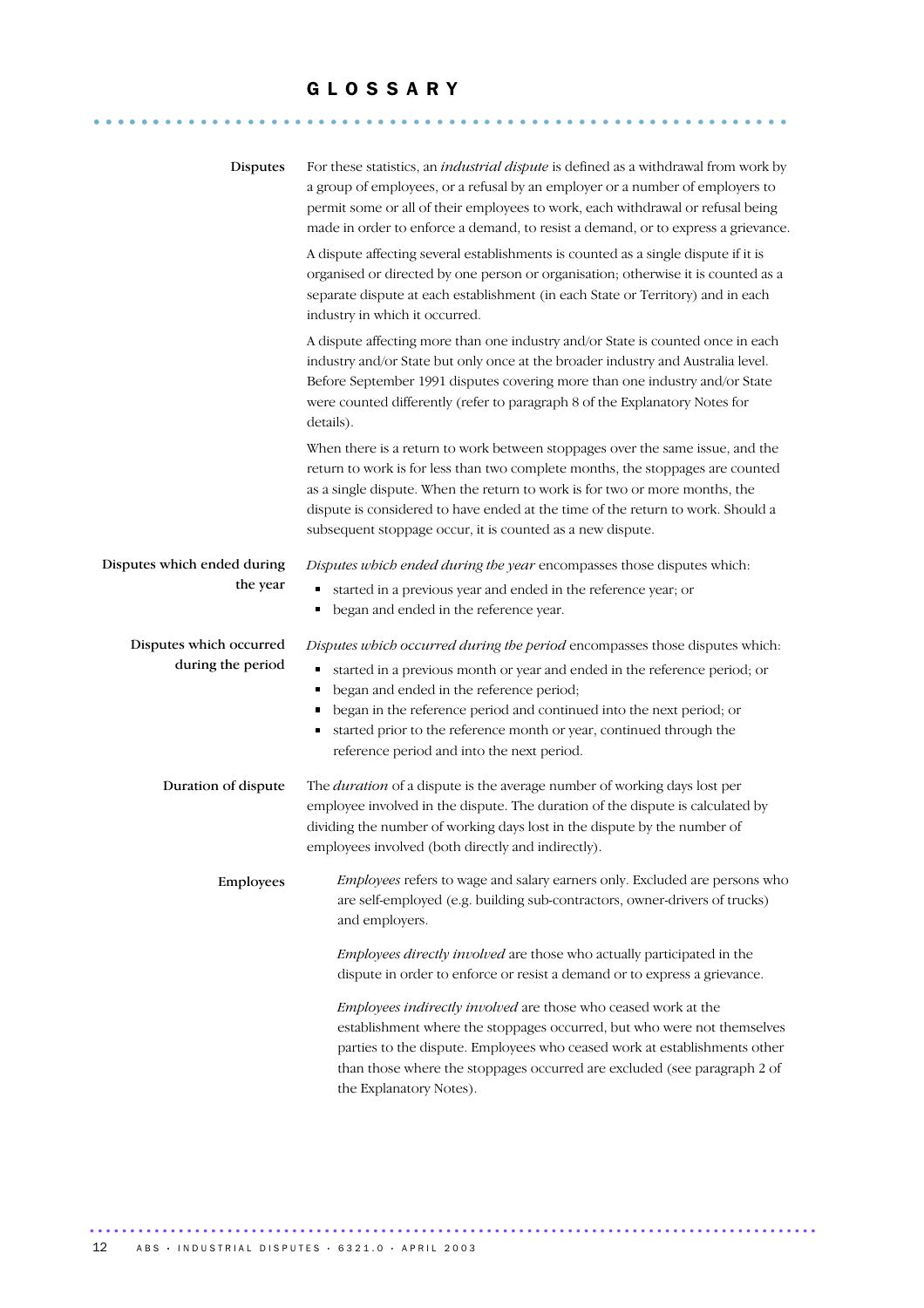........................................................... ......

| Employees continued  | Employees newly involved are those who are involved in the dispute for the<br>first time during a dispute. Total employees comprises newly involved<br>employees and employees involved for a second period in the same dispute.                                                                                                                                                                                                                                                                                                                                                                                                                                                                                                                                                                                                                                                                                                                                                                                                                                                                                                                              |
|----------------------|---------------------------------------------------------------------------------------------------------------------------------------------------------------------------------------------------------------------------------------------------------------------------------------------------------------------------------------------------------------------------------------------------------------------------------------------------------------------------------------------------------------------------------------------------------------------------------------------------------------------------------------------------------------------------------------------------------------------------------------------------------------------------------------------------------------------------------------------------------------------------------------------------------------------------------------------------------------------------------------------------------------------------------------------------------------------------------------------------------------------------------------------------------------|
|                      | Total employees involved for any period of time are obtained by adding<br>together the number of employees involved in each dispute in the period.<br>For any period of time the figures may include details of the same<br>employees involved in more than one dispute. The longer the period of<br>reference, the more chance there is of some double counting in the number<br>of employees involved. Where there are varying numbers of employees<br>involved during the progress of a dispute, the figures involved relate to the<br>largest number of individual employees involved on any one day. Generally,<br>the total number of employees involved for each year will equal the sum of<br>the total number of employees involved in the first month of a year plus the<br>number of employees newly involved in subsequent months. Differences<br>between monthly and annual totals can occur due to the temporary<br>cessation of stoppages which resume in subsequent months. Employees<br>re-involved in this type of dispute are not classified as employees newly<br>involved in stoppages in the second period in which the dispute occurs. |
| Industry             | Industry is classified according to the Australian and New Zealand Standard<br>Industrial Classification 1993 (see paragraph 9 of the Explanatory Notes).                                                                                                                                                                                                                                                                                                                                                                                                                                                                                                                                                                                                                                                                                                                                                                                                                                                                                                                                                                                                     |
| Method of Settlement | Statistics for the method of settlement of industrial disputes relate to the method<br>directly responsible for ending the stoppage of work as reported and not<br>necessarily to the method (or methods) responsible for settling all matters in<br>dispute. For these reasons, they do not reflect the relative importance of the<br>work of various industrial tribunals operating under State and Federal legislation.<br>The classification of method of settlement is as follows:                                                                                                                                                                                                                                                                                                                                                                                                                                                                                                                                                                                                                                                                       |
|                      | Negotiation. Private negotiation between the parties involved, or their<br>representatives, without the intervention or assistance of authorities<br>constituted under State or Federal industrial legislation.                                                                                                                                                                                                                                                                                                                                                                                                                                                                                                                                                                                                                                                                                                                                                                                                                                                                                                                                               |
|                      | State legislation. Intervention or assistance of an industrial authority or<br>authorities created by or constituted under State conciliation and arbitration<br>or wages board legislation, or reference to such authorities or compulsory<br>or voluntary conference. Intervention, assistance or advice of State<br>government officials or inspectors.                                                                                                                                                                                                                                                                                                                                                                                                                                                                                                                                                                                                                                                                                                                                                                                                    |
|                      | Federal and joint Federal-State legislation. Compulsory or voluntary<br>conference or by intervention or assistance of, or reference to, the industrial<br>relations commissions created by or constituted under the Industrial<br>Relations Act, Coal Industry Acts, Stevedoring Industry Act; and other acts<br>such as the Navigation Act and Public Service Arbitration Act. Intervention,<br>assistance or advice of Federal government officials or inspectors.                                                                                                                                                                                                                                                                                                                                                                                                                                                                                                                                                                                                                                                                                         |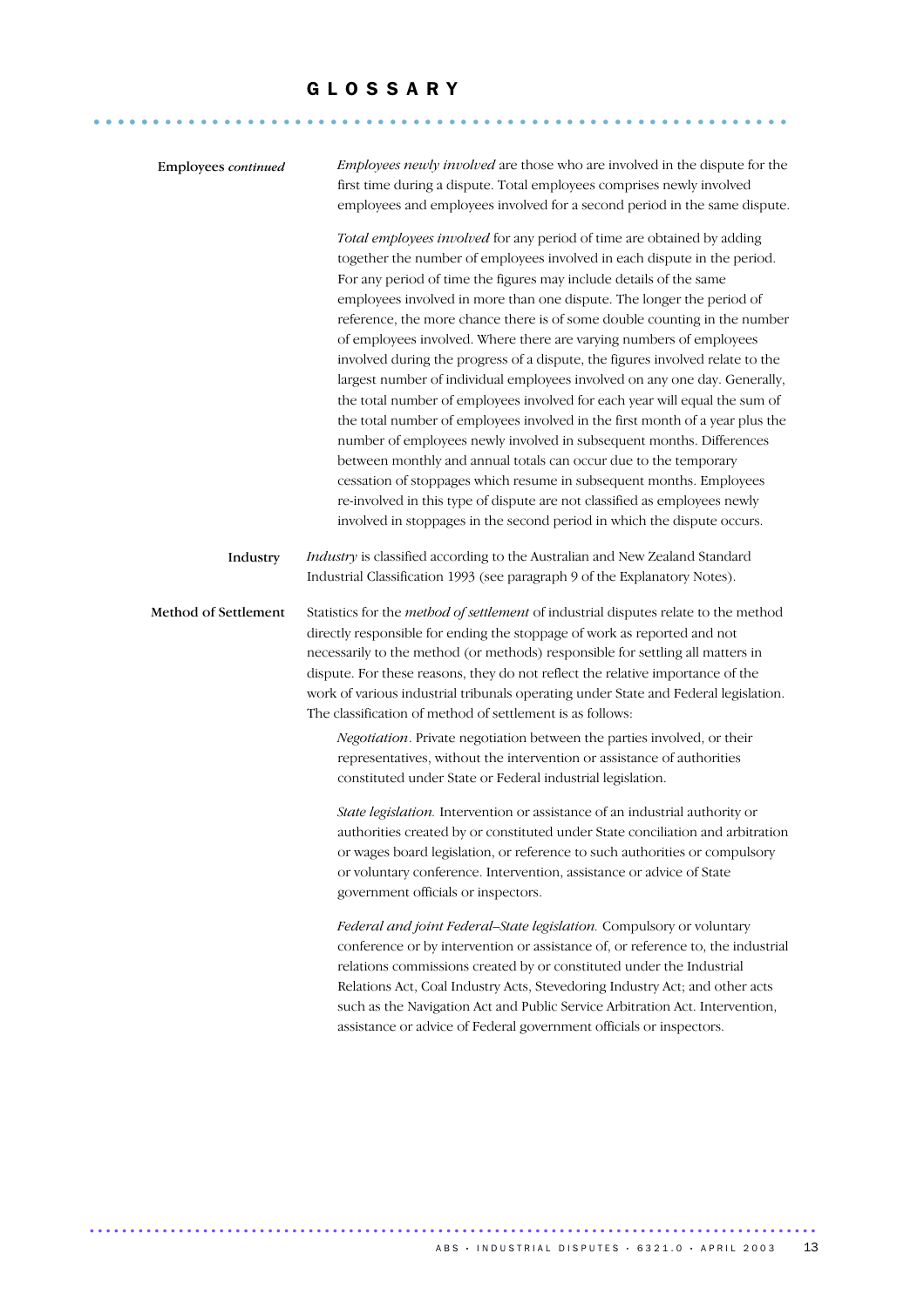## G L O S S A R Y

........................................................... ......

| Method of Settlement<br>continued           | <i>Resumption without negotiation.</i> This category may include some disputes<br>which are settled subject to subsequent negotiation of a formal nature, such<br>as industrial court hearings. Stop-work meetings are included, and this<br>category may also include disputes settled by 'resumption' as stated, but<br>about which no further information is available.                                                                           |
|---------------------------------------------|------------------------------------------------------------------------------------------------------------------------------------------------------------------------------------------------------------------------------------------------------------------------------------------------------------------------------------------------------------------------------------------------------------------------------------------------------|
|                                             | Other methods. Mediation; filling places of employees on strike or locked<br>out; closing establishments permanently; dismissal or resignation of<br>employees.                                                                                                                                                                                                                                                                                      |
| Other industries                            | Other industries comprises those industries not included in the specified<br>industry groupings. Other industries comprises Agriculture, forestry and fishing;<br>Electricity, gas and water supply; Wholesale trade; Retail trade; Accommodation,<br>cafes and restaurants; Finance and insurance; Property and business services;<br>Government administration and defence; Cultural and recreational services and<br>Personal and other services. |
| Working days lost                           | Working days lost refers to working days lost by employees directly and indirectly<br>involved in the dispute and figures are generally as reported by parties to the<br>dispute. For some disputes working days lost are estimated on the basis of the<br>number of employees involved and the duration of the dispute.                                                                                                                             |
| Working days lost per<br>thousand employees | Working days lost per thousand employees are calculated for the twelve month<br>period by dividing the total number of working days lost by the total number of<br>employees and multiplying by 1,000. The number of employees is obtained from<br>the ABS Labour Force Survey, and is averaged over the twelve month period.<br>Refer to paragraph 7 of the Explanatory Notes for further information.                                              |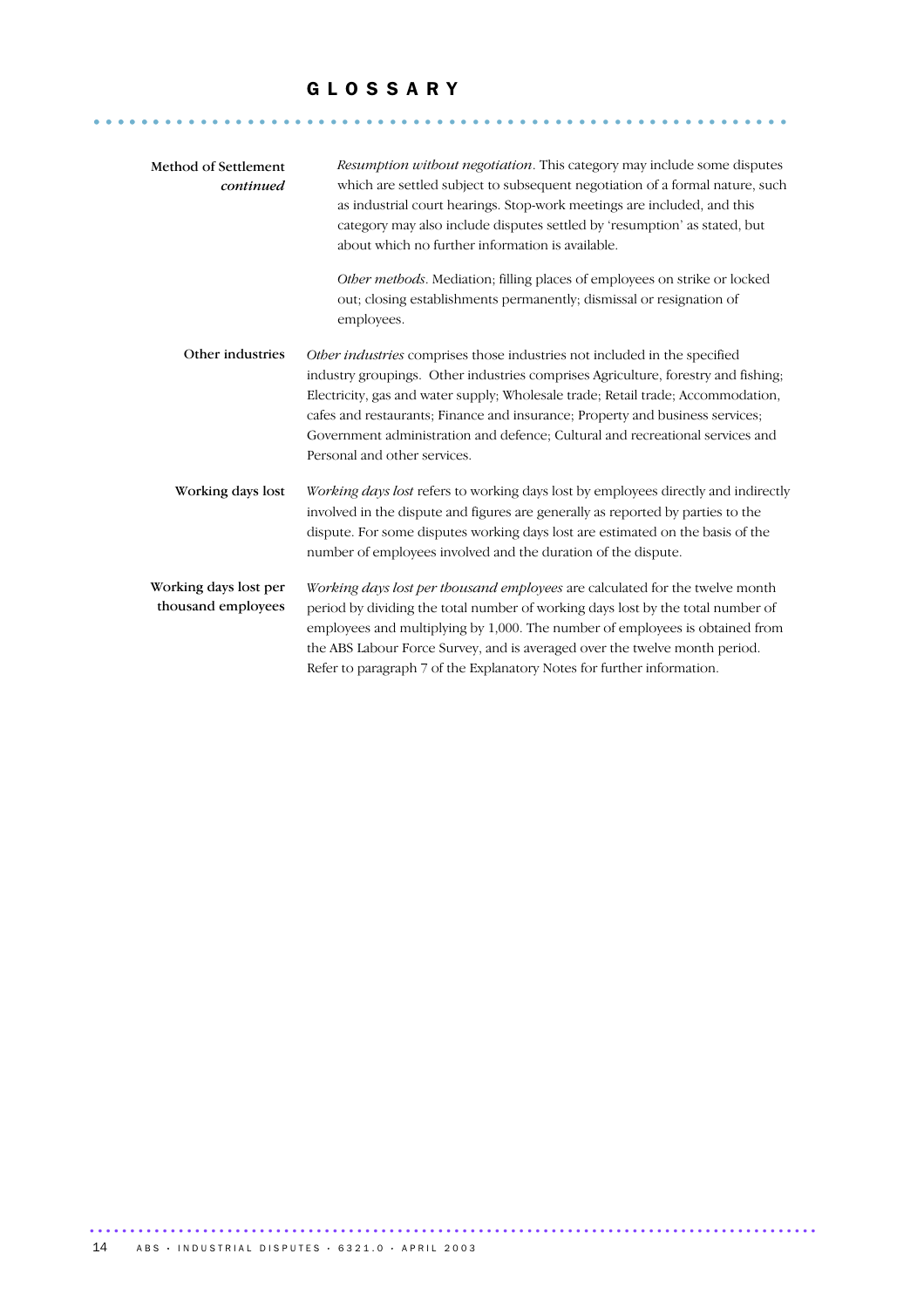| <b>INTRODUCTION</b>   | A range of other more detailed monthly and annual data from this collection can be<br>provided on request and tailored to your individual requirements. The<br>classifications, data items and ratios available are listed below.                                                                                                                                                                                                                                                                                                                                  |
|-----------------------|--------------------------------------------------------------------------------------------------------------------------------------------------------------------------------------------------------------------------------------------------------------------------------------------------------------------------------------------------------------------------------------------------------------------------------------------------------------------------------------------------------------------------------------------------------------------|
| A CUSTOMISED APPROACH | We can supply you with your requested information in a variety of formats to best<br>suit your needs:<br>printed tables;<br>٠<br>spreadsheets in a range of formats compatible with your software package.<br>٠                                                                                                                                                                                                                                                                                                                                                    |
| DATA AVAILABLE        | The following variables are available from this collection (the more variables<br>included in any one tabulation, the more likely it is that confidentiality provisions<br>associated with the data will be invoked and some data suppressed).                                                                                                                                                                                                                                                                                                                     |
|                       | Classifications:<br>п<br>State and Territory<br>Industry<br>Cause of dispute<br>Duration of dispute<br>Method of settlement<br>Distribution of employees involved<br>Distribution of working days lost<br>Data items:<br>٠<br>Number of disputes (commenced in the period, and total number of<br>disputes)<br>Employees involved (newly involved and total number involved)<br>Working days lost<br>٠<br>Ratios:<br>Working days lost per thousand employees<br>Working days lost per dispute<br>Working days lost per employee involved<br>Employees per dispute |
| MORE INFORMATION      | Please contact Peta Sheehan on Perth 08 9360 5159 to enquire about the<br>information from this collection or to order your special data requirements.                                                                                                                                                                                                                                                                                                                                                                                                             |
|                       | For information about the wider range of ABS data, see contact details on the back<br>cover of this publication.                                                                                                                                                                                                                                                                                                                                                                                                                                                   |